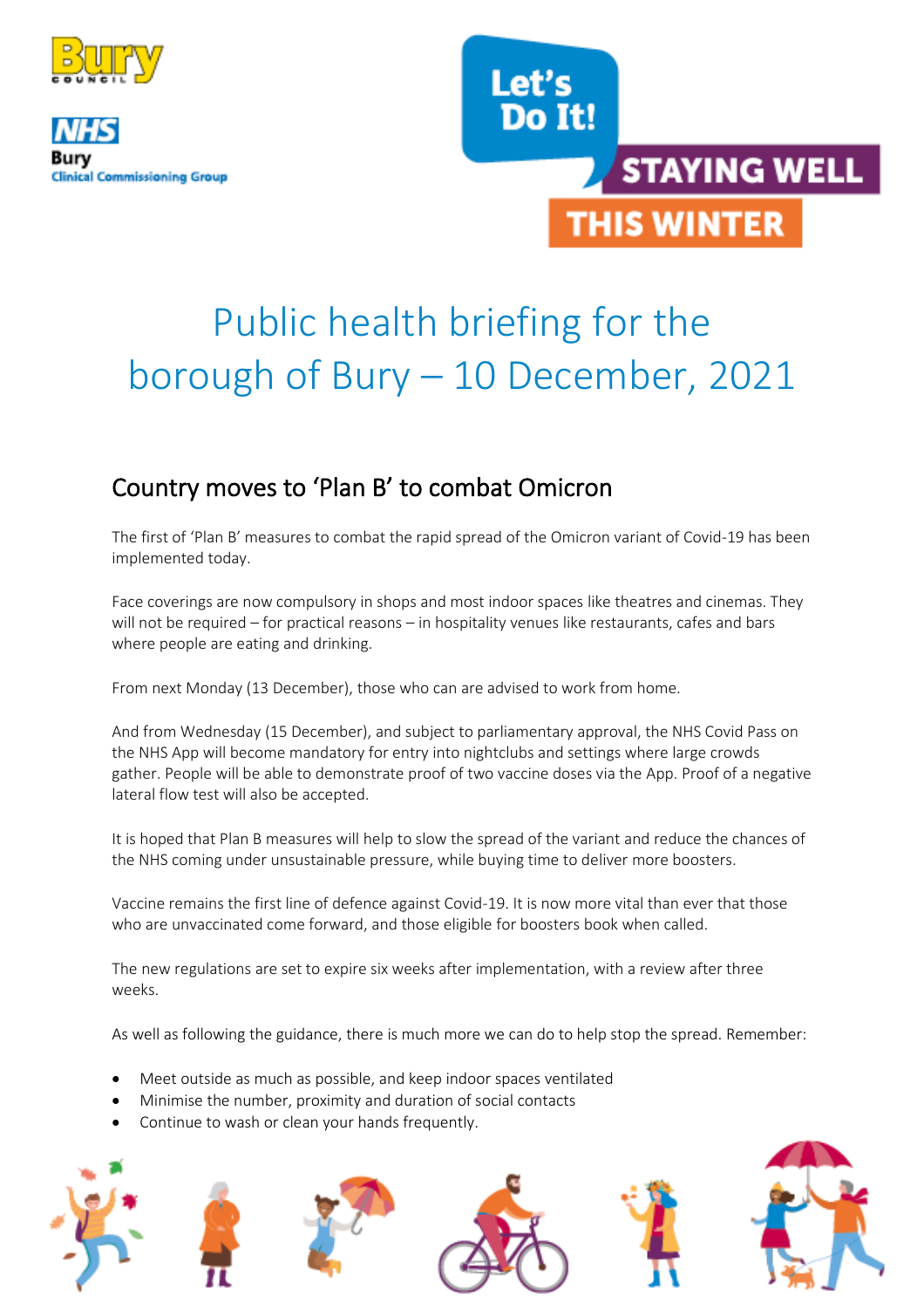

Also: please continue to test, to isolate if positive or if asked to by NHS Test and Trace, and make sure that when eligible you and your family members go for your vaccinations at the earliest opportunity. Most people have had their vaccinations already and the jabs are working!

It all helps, and we thank everyone in Bury for remaining cautious, being considerate and, above all, staying safe.

### Cases increase this week

The number of new cases of Covid-19 increased in the week to 4th December, when Bury had the second highest rate in Greater Manchester with 454.6 cases per 100,000 people. Case numbers continue to be highest among school-aged children and working-age adults. Case numbers continue to fall among older adults, likely due to the vaccination programme. The number of people in local hospitals fell, although we continue to have deaths from Covid-19 in Bury.

#### 7-day case figures:

Week ending 4 December: infection rate per 100,000 – 454.6 (867 new cases). Week ending 27 November: infection rate per 100,000 – 383.8 (732 new cases). Week ending 20 November: infection rate per 100,000 – 403.2 (769 new cases). Week ending 13 November: infection rate per 100,000 – 350.3 (668 new cases).

### Keep ahead with cold weather alerts!

Cold weather can be really dangerous, especially for people aged 65 and above. As we get older it takes longer to warm up, which raises the risk of increased blood pressure, heart attacks and strokes. Older people can also suffer serious harm if they slip and fall in icy conditions.

We're advising people to sign up to the Met Office's email alerts [here](https://public.govdelivery.com/accounts/UKMETOFFICE/subscriber/new?qsp=PHE) so that they can get early warnings of bad weather and make necessary preparations.

Age UK and the UK Health Security Agency (formerly Public Health England) have teamed up to produce some really helpful hints and tips for staying warm and well, perfect for printing out to give to older friends and relatives. Find the[m here](https://www.gov.uk/government/publications/keep-warm-keep-well-leaflet-gives-advice-on-staying-healthy-in-cold-weather)

### Boosters now open to over 40s three months after second dose

This week the booster campaign has been expanded, with the National Booking Service now open to all those aged over 40 to book their jabs with the dose interval shortened from six months to three months. Those eligible are now able to book a month in advance – two months after their second dose – via the National Booking Service.

Latest figures show that 64,755 people in Bury have now received a Covid-19 booster vaccination, and the majority of them also received their flu jab at the same time.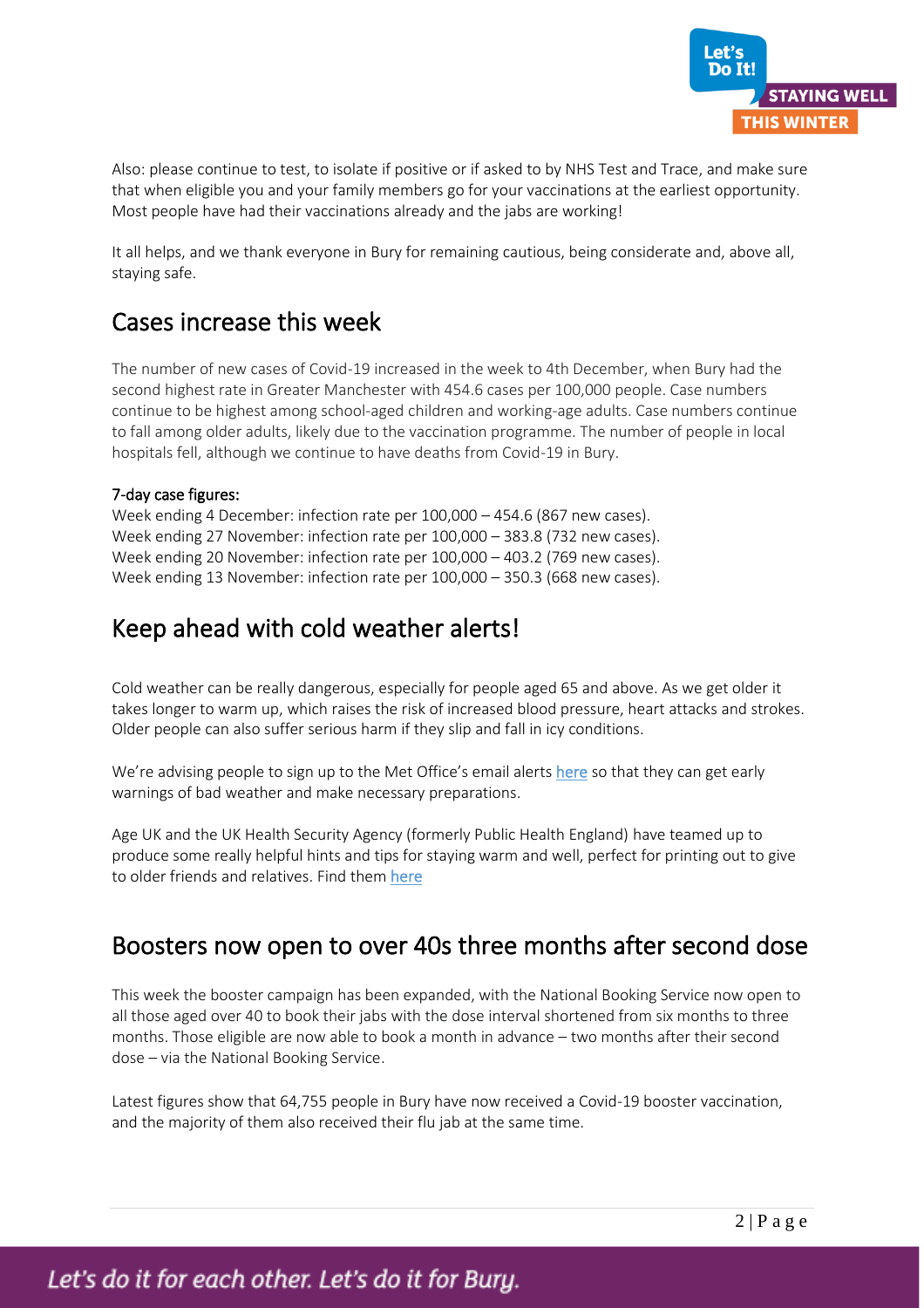

A total of 143,397 people in Bury have now received a first Covid vaccination, and 130,558 have had their second jab. Bury's clinics continue to work at pace, administering thousands of Covid-19 and flu vaccinations every week.



Bury's excellent take-up of vaccinations has been a key part of our fight against Covid-19, flu and other winter bugs.

However, with new Covid-19 variants potentially spreading, and flu usually becoming more widespread from December onwards, we do need to stay alert - so the earlier you can get vaccinated, the better.

# How to get your Covid-19 vaccination in Bury

It's easy to get your Covid-19 vaccinations in Bury. Here's what to do:

#### Covid-19 first and second doses

If you're aged 18+ (including within 3 months of turning 18) you can go to any walk-in clinic or bookable clinic to get a first or second vaccination. Your second dose will be given at 8+ weeks since the first.

If you're aged 16 or 17 you can get your first vaccination at a walk-in clinic or a bookable clinic. Second vaccinations for 16 and 17-year-olds are not currently available at walk-ins – for a second jab you will need to book ahead, and it should be 12 weeks since your first vaccination.

#### Covid-19 booster

People aged 40 and over, along with those in high-risk groups, can now book their Covid booster jab three months after their second dose.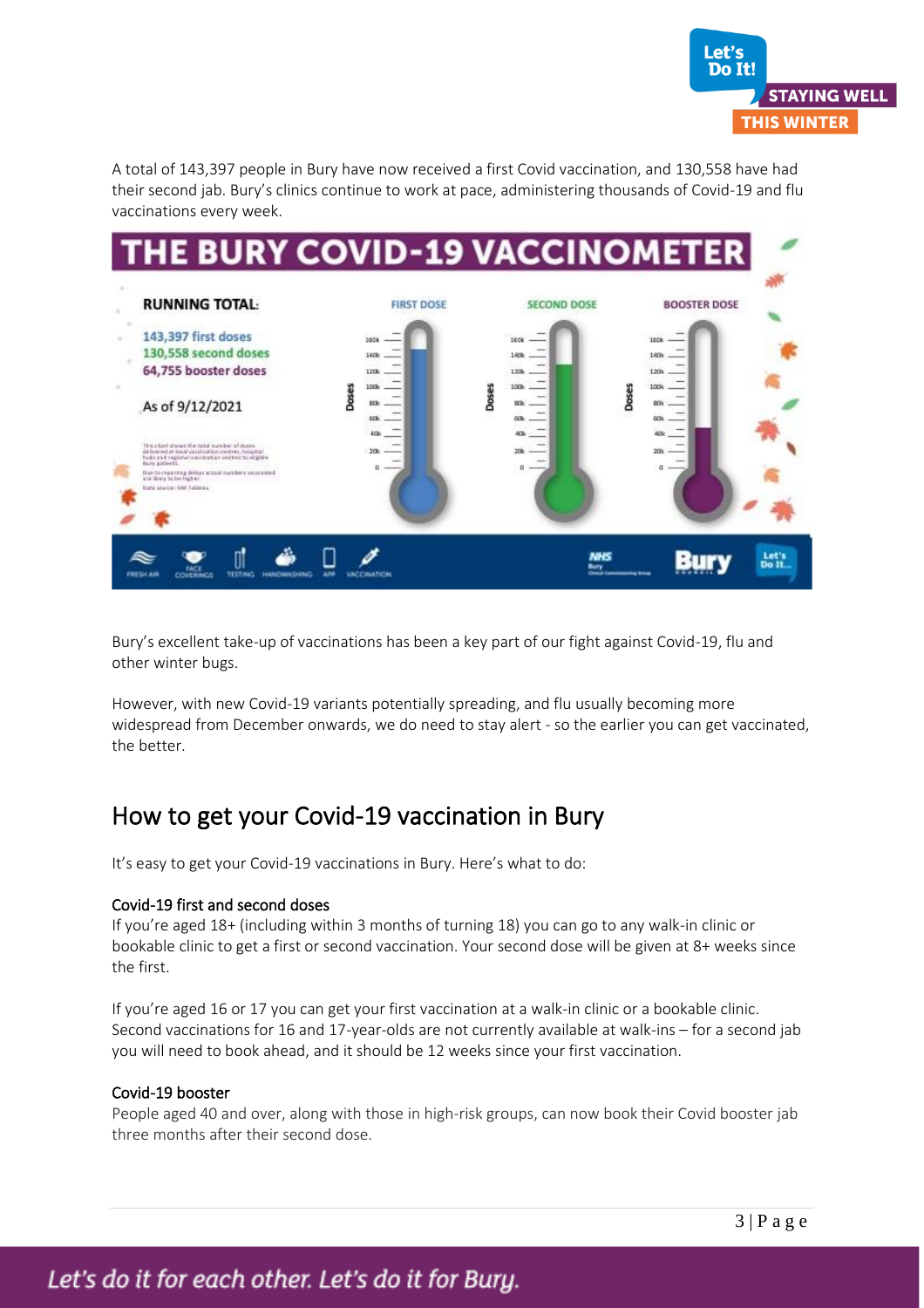

In line with JCVI guidance, the NHS is inviting people most at risk from the virus first and is working through age groups in stages before opening up to other age groups.

The NHS intends to offer every eligible adult an opportunity to book in for their booster jab by the end of January.

#### 12 to 15-year-old vaccination programme

Vaccinations for 12 to 15 year-olds can be booked at vaccination clinics via the [National Booking](https://www.nhs.uk/conditions/coronavirus-covid-19/coronavirus-vaccination/book-coronavirus-vaccination/)  [Service](https://www.nhs.uk/conditions/coronavirus-covid-19/coronavirus-vaccination/book-coronavirus-vaccination/) or by calling 119.

Note: Vaccinations for 12 to 15-year-olds are not currently available at Bury's four vaccination clinics.

#### *How to book*

- Local Covid-19 vaccination clinics can be booked here
- Appointments are also available via the [National Booking Service](http://www.nhs.uk/conditions/coronavirus-covid-19/coronavirus-vaccination/book-coronavirus-vaccination/) (our Ramsbottom and Elizabethan Suite sites, participating local pharmacies and Fairfield General Hospital's vaccination hub, can be booked via this route) or by calling 119.
- If you need support to book please contact your GP practice.

#### Walk-ins

Bury offers multiple options for walk-ins for first vaccinations (aged 16+) and second vaccinations (aged 18+). Please be aware that you may have a short wait if you just walk in.

| Date                  | Venue                                     | <b>Time</b>           |
|-----------------------|-------------------------------------------|-----------------------|
| Saturday 11 December  | Elizabethan Suite,                        | 8.30am-5.30pm         |
|                       | Town Hall, Knowsley Street, Bury, BL9 0SW |                       |
| Saturday 11 December  | Ramsbottom Civic Hall,                    | 8.30am-5.30pm         |
|                       | Market Place, Ramsbottom, BLO 9AJ         |                       |
| Sunday 12 December    | Prestwich Vaccination Clinic,             | 9am-12.30pm           |
|                       | Prestwich Walk-in Centre building         | 1.30pm-4.30pm         |
|                       | Fairfax Road, Prestwich, M25 1BT          |                       |
| Sunday 12 December    | Ramsbottom Civic Hall,                    | 8.30am-5.30pm         |
|                       | Market Place, Ramsbottom, BLO 9AJ         |                       |
| Tuesday 14 December   | Elizabethan Suite,                        | 8.30am-6.30pm         |
|                       | Town Hall, Knowsley Street, Bury, BL9 0SW |                       |
| Tuesday 14 December   | Prestwich Vaccination Clinic,             | 1pm-4.30pm            |
|                       | Prestwich Walk-in Centre building         |                       |
|                       | Fairfax Road, Prestwich, M25 1BT          |                       |
| Wednesday 15 December | Radcliffe URC Church, Blackburn Street,   | 9am-3.30pm            |
|                       | Radcliffe M26 3WQ.                        |                       |
| Wednesday 15 December | Elizabethan Suite,                        | $8.30$ am $- 6.30$ pm |
|                       | Town Hall, Knowsley Street, Bury, BL9 0SW |                       |
| Wednesday 15 December | Prestwich Vaccination Clinic,             | $9am - 12.30pm$       |
|                       | Prestwich Walk-in Centre building         | $1.30pm - 4.30pm$     |
|                       | Fairfax Road, Prestwich, M25 1BT          |                       |
| Thursday 16 December  | Radcliffe URC Church, Blackburn Street,   | $9am - 3.30pm$        |
|                       | Radcliffe M26 3WQ.                        |                       |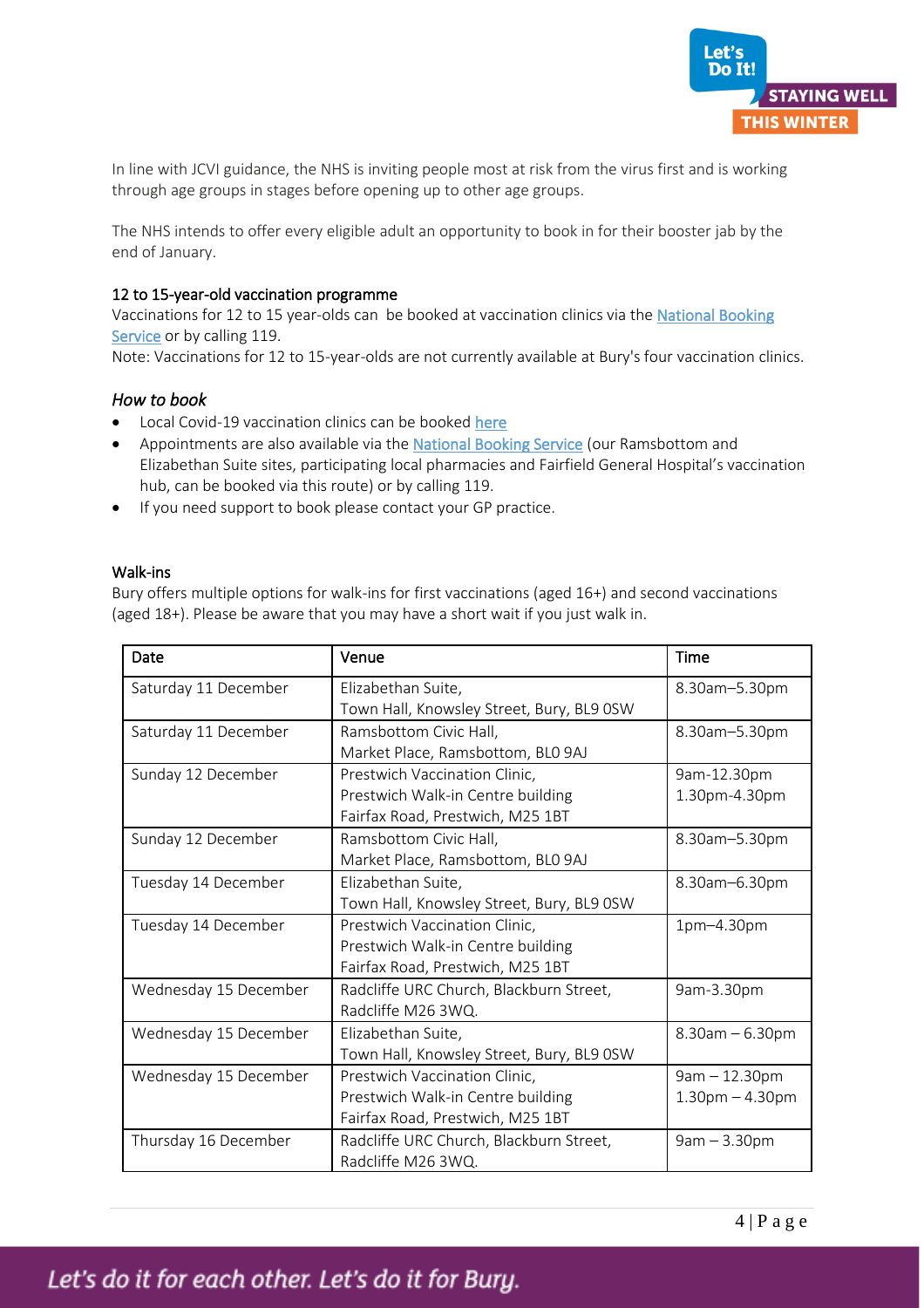

| Friday 17 December   | Ramsbottom Civic Hall,<br>Market Place, Ramsbottom, BLO 9AJ | $8.30$ am $- 5.30$ pm |
|----------------------|-------------------------------------------------------------|-----------------------|
|                      |                                                             |                       |
| Friday 17 December   | Prestwich Vaccination Clinic,                               | $1.30pm - 4.30pm$     |
|                      | Prestwich Walk-in Centre building                           |                       |
|                      | Fairfax Road, Prestwich, M25 1BT                            |                       |
| Saturday 18 December | Ramsbottom Civic Hall,                                      | $8.30$ am $- 5.30$ pm |
|                      | Market Place, Ramsbottom, BLO 9AJ                           |                       |
| Sunday 19 December   | Ramsbottom Civic Hall,                                      | $8.30$ am $- 5.30$ pm |
|                      | Market Place, Ramsbottom, BLO 9AJ                           |                       |

AstraZeneca second doses are offered as walk-in or booked appointments at these special sessions:

| Saturday 11 December | Ramsbottom Civic Hall,<br>Market Place, Ramsbottom, BLO<br>9AJ | 2pm-3pm   |
|----------------------|----------------------------------------------------------------|-----------|
| Sunday 12 December   | Ramsbottom Civic Hall,<br>Market Place, Ramsbottom, BLO<br>9AJ | 2pm-3pm   |
| Saturday 18 December | Ramsbottom Civic Hall,<br>Market Place, Ramsbottom, BLO<br>9AJ | $2pm-3pm$ |
| Sunday 19 December   | Ramsbottom Civic Hall,<br>Market Place, Ramsbottom, BLO<br>9AJ | $2pm-3pm$ |

### Heading out and about? Take a test to stop the spread

Going somewhere that's likely to be busy, or visiting someone who is at higher risk of becoming seriously ill from Covid? Take a rapid Lateral Flow Test (LFT) before you go for peace of mind.

Around 1 in 3 people with Covid-19 can have and pass on Covid even if they have no symptoms and have been vaccinated. Testing before going out to busy places gives you reassurance that you are unlikely to be infected with Covid-19, and therefore unlikely to spread the virus.

LFT tests are widely available and free. They are most useful at identifying Covid-19 in people without any symptoms: it takes less than 30 minutes to get a result, and they are 80-90% effective in detecting Covid-19 when someone is at their most infectious.

Some places still have their own specific testing rules and guidance; for example, schools and colleges still ask for twice-weekly LFT testing, and there are also specific rules in place for health and social care settings. You should always make sure you are aware of this guidance if you visit or work in these places.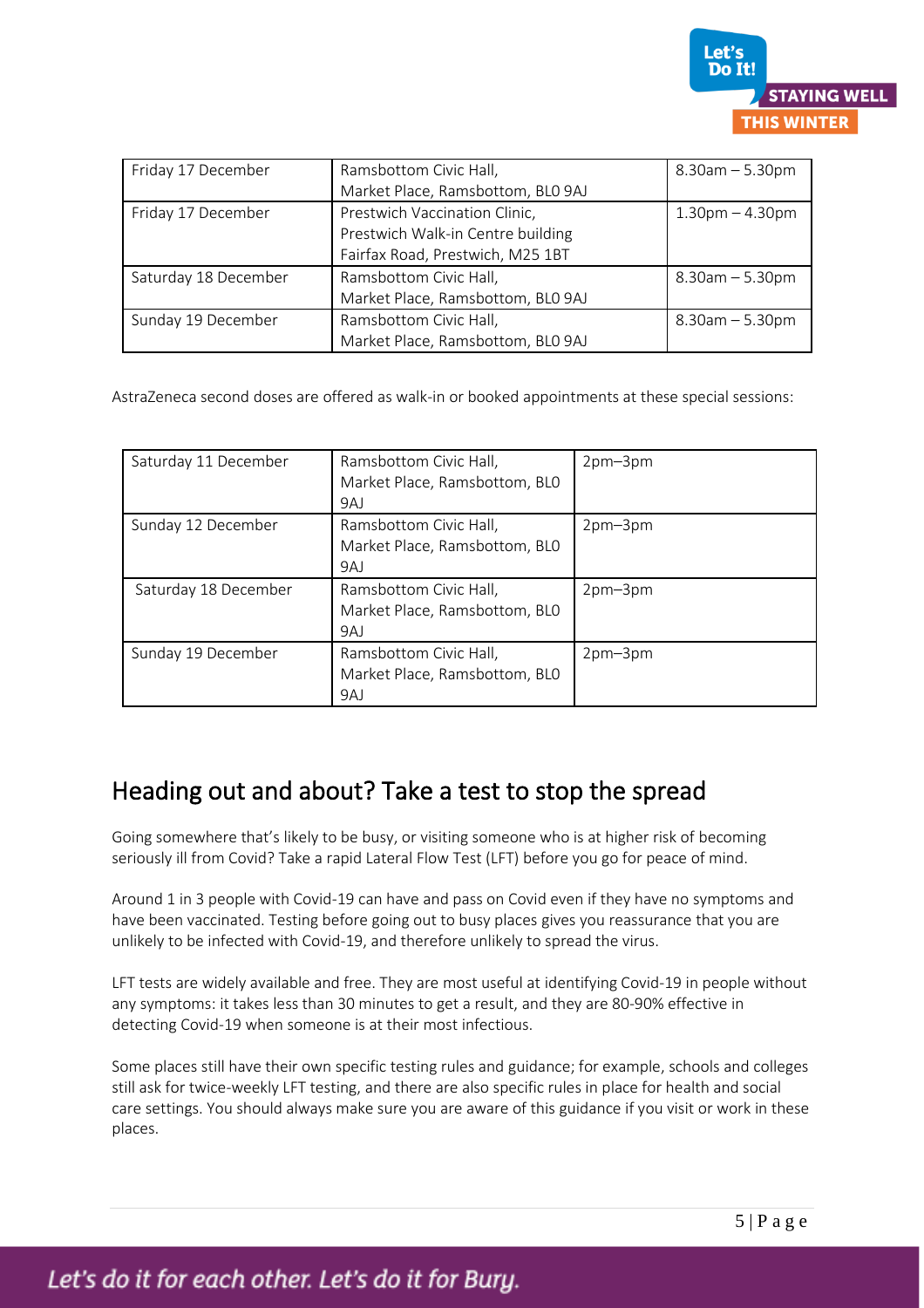

Remember, LFT test results – whether positive or negative - should be registered [online](https://www.gov.uk/report-covid19-result) or by phoning 119. If you test positive, you should go for a PCR test to confirm the result. Anyone who tests positive should self-isolate and check if any other people they live with will also need to self-isolate.

LFT tests are available from some pharmacies, and they can be collected from Bury's Mosses Centre testing site or delivered directly to your home. See more details in the testing section below.

# It's best to test!

In Bury, we have multiple options for people to test for Covid-19.

#### LFT (Lateral Flow Testing)

Self-testing with LFT test kits is easy to do at home or at work. There are several ways to get LFT kits:

- Collect them from a community pharmacy find a participating outle[t here.](https://www.nhs.uk/conditions/coronavirus-covid-19/testing/regular-rapid-coronavirus-tests-if-you-do-not-have-symptoms/) You'll need a collect code which you can request [here.](https://test-for-coronavirus.service.gov.uk/collect-lateral-flow-kits)
- Collect them from the Mosses Centre in Bury just [book](https://nhsburyccg.simplybook.cc/v2/#book/location/2/count/1/provider/any/) a Click and Collect slot.
- Order online [here](http://www.gov.uk/order-coronavirus-rapid-lateral-flow-tests) and they'll be sent to your home.

If you do an LFT test, you need to register your results online or by phoning 119. Anyone who has a positive LFT test result should self-isolate and take a follow-up PCR test within two days, even if they don't have symptoms.

#### Getting a PCR test

If you have any of the three most common symptoms of Covid-19 (a new continuous cough, high temperature, loss or change of sense of taste or smell) get a PCR test as soon as possible to protect yourself and those around you. The PCR test you take will be analysed at a laboratory and you will receive the results by text message, email or telephone.

A range of PCR testing options are available in Bury:

- No appointment required Chesham Fold, Chesham Fold Road, Bury BL9 6JZ (9am to 3pm, Monday to Friday).
- Appointment only Mosses Centre, Cecil Street, Bury BL9 0SB. [Book online.](https://nhsburyccg.simplybook.cc/v2/#book/location/2/count/1/provider/any/)
- Appointment only Department of Health sites located in Prestwich, Radcliffe, Ramsbottom and Whitefield. [Book online.](https://www.gov.uk/get-coronavirus-test)
- [Order](https://www.gov.uk/get-coronavirus-test) a home testing kit (delivered by post).

Call 0161 253 5515 to speak to someone about testing, how to book and availability or find more information [here.](http://www.bury.gov.uk/coronavirus-testing)

### Self-isolate to help stop the spread of Covid-19

As we try to limit the spread of the Omicron variant, new rules around isolation have been introduced. If you live in the same household as a suspected or confirmed case of the Omicron variant of Covid-19, you must now isolate too (even if fully vaccinated or under 18).